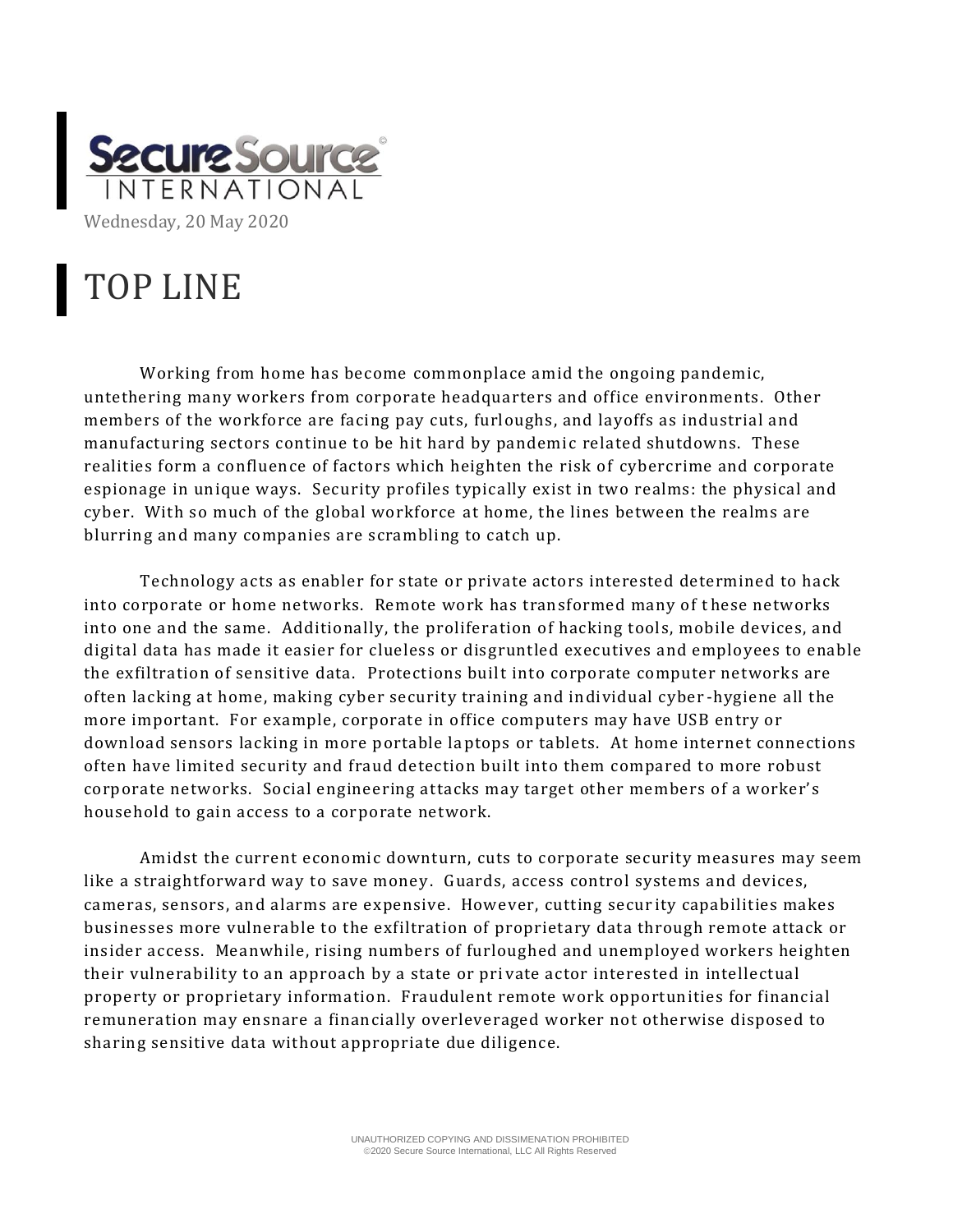Business leaders must understand gaps in their physical and cyber infrastructure regardless of where it is deployed so as to bolster the security of connections, monitor for abnormalities, and deploy strong incident response programs to ensure business continuity. Workforces across industries should be trained in cyber security regardless of their level due to the crosscutting nature of network access . Cyber defenses should protect against remote attacks and insider threats alike and may need to be rebuilt to account for the prevalence of portable devices, which may not typically be allowed in certain security environments.

## *Questions to Consider:*

*What policies and procedures does your company have in place to protect against remote hacking or insider threat scenarios? What additional functions do you need to prevent the exfiltration of proprietary data? What physical security measures have you put in place to safeguard key personnel subject to possible surveillance and the threat of violent crime?*

## **COVID-19: THE HIGHLIGHTS**

Research suggests [extended](https://www.cidrap.umn.edu/news-perspective/2020/05/physical-distancing-may-extend-2022-covid-19-study-finds) trajectories for COVID-19 outbreaks across the globe, with some recent modeling suggesting the virus could continue to spread through temperate regions through 2025. Amidst this backdrop, the race for a vaccine has escalated even as the U.S. has threatened to pull [funding](https://www.nytimes.com/2020/05/18/us/coronavirus-updates.html?campaign_id=60&emc=edit_na_20200518&instance_id=0&nl=breaking-news&ref=headline®i_id=125234924&segment_id=28376&user_id=ef951501096fac815b2c4160edd0a3b8) from the World Health Organization over its early handling of the outbreak in China. Federal warnings of coordinated [unemployment fraud](https://www.nytimes.com/2020/05/16/us/coronavirus-unemployment-fraud-secret-service-washington.html) and [Chinese targeting](https://www.fbi.gov/news/pressrel/press-releases/peoples-republic-of-china-prc-targeting-of-covid-19-research-organizations) of research organizations focused on COVID-19 have escalated. These warnings highlight how the intense focus on COVID-19 has permeated our physical and cyber worlds alike, emphasizing the importance of protecting against vulnerabilities and bolstering the security of our interconnected lives.

## **BEYOND THE NOISE**

**Cyber risk:** Remote work is creating unique [cyber vulnerabilities](https://www.weforum.org/agenda/2020/04/why-covid-19-is-making-utilities-more-vulnerable-to-cyberattack-and-what-to-do-about-it/) in organizations' infrastructure and [blurring](https://www.forbes.com/sites/moorinsights/2020/04/23/covid-19-the-monster-that-made-security-the-priority/#7d3c85777eae) the lines between physical and cyber infrastructure. Businesses must view their risk profiles through a lens which integrates physical and cyber security. Additionally, understanding the new cyber risks and establishing appropriate baseline defenses is essential to reducing the consequences of cyberattacks. The majority of breaches come through access to a privileged account. Many [external](https://www.forbes.com/sites/louiscolumbus/2020/05/10/protecting-privileged-identities-in-a-post-covid-19-world/#4af175f5603c) breaches come through hacks or phishing scams while [internal](https://www.zdnet.com/article/flight-risk-employees-involved-in-60-of-insider-cybersecurity-incidents/) breaches are more likely to come from employees anticipating their exit. As such, protecting privileged access credentials is critical to the security of physical and cyber infrastructure.

• Secure infrastructure: Establish or bolster systems that protect against insider threats and remote attacks; monitor for abnormalities and protect against unauthorized exfiltration of data. Implement processes and procedures to destroy strong incident response programs to ensure business